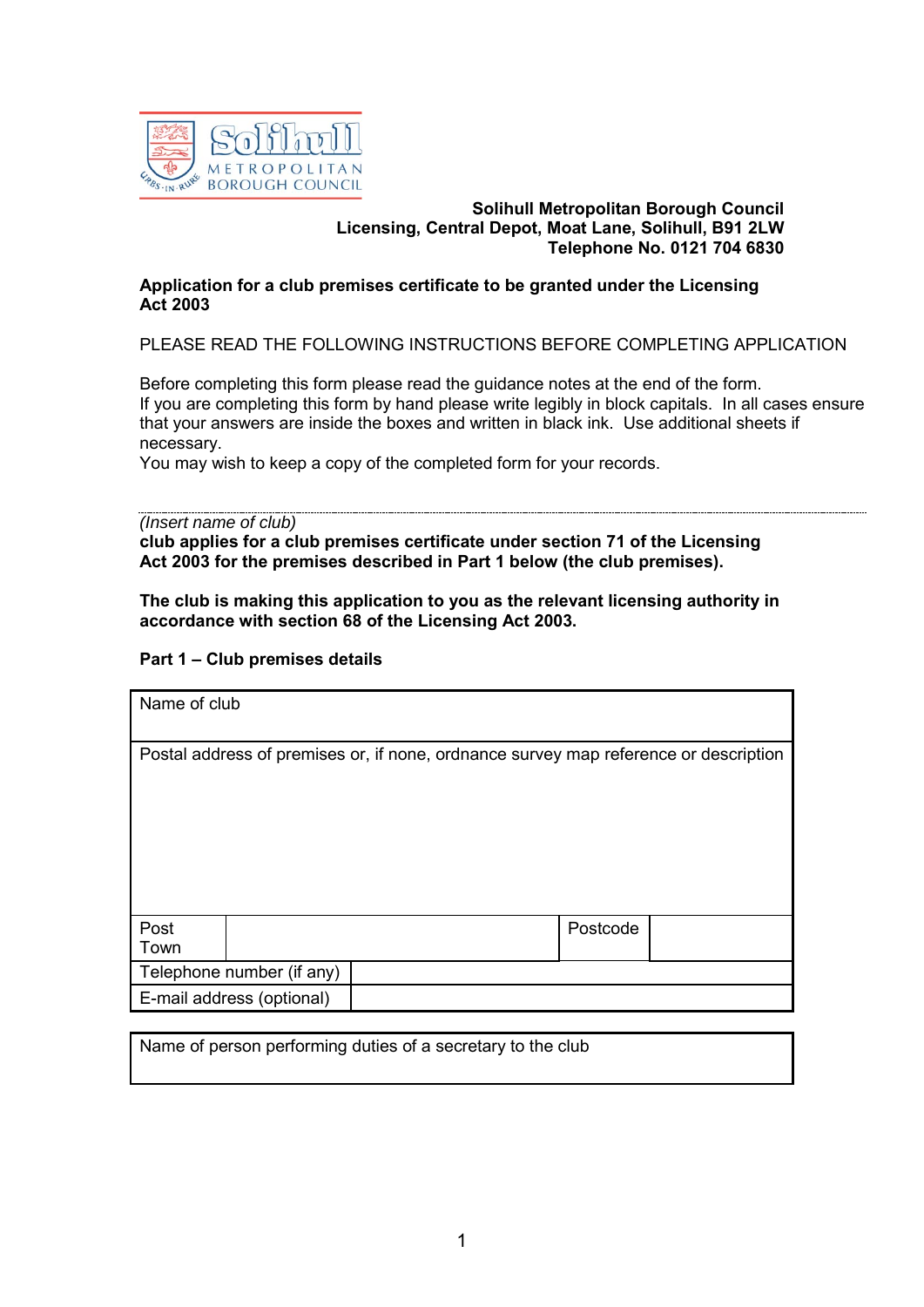|                 |                                                                                                   | Address of person performing duties of a secretary to the club |          |                   |
|-----------------|---------------------------------------------------------------------------------------------------|----------------------------------------------------------------|----------|-------------------|
|                 |                                                                                                   |                                                                |          |                   |
|                 |                                                                                                   |                                                                |          |                   |
| Post<br>Town    |                                                                                                   |                                                                | Postcode |                   |
| Daytime contact | telephone number (if any)                                                                         |                                                                |          |                   |
|                 | E-mail address (optional)                                                                         |                                                                |          |                   |
| premises        | Non-domestic rateable value of                                                                    | £                                                              |          |                   |
| club?           |                                                                                                   | Are the club premises occupied and habitually used by the      |          | Yes<br>No         |
|                 | <b>Part 2 - Club Operating Schedule</b>                                                           |                                                                |          |                   |
|                 |                                                                                                   | When do you want the club premises certificate to start?       | DD       | <b>MM</b><br>YYYY |
|                 | If you wish the certificate to be valid only for a limited<br>period, when do you want it to end? |                                                                | DD.      | МM<br>YYYY        |
|                 |                                                                                                   | General description of club (please read guidance note 1)      |          |                   |
|                 |                                                                                                   |                                                                |          |                   |
|                 |                                                                                                   |                                                                |          |                   |
|                 |                                                                                                   |                                                                |          |                   |
|                 |                                                                                                   |                                                                |          |                   |
|                 |                                                                                                   |                                                                |          |                   |

If 5,000 or more people are expected to attend the premises at any one time, please state the number expected to attend:

What qualifying club activities do you intend to conduct on the club premises?

| Provision of regulated entertainment (please read guidance note | Please tick all |
|-----------------------------------------------------------------|-----------------|
| 2)                                                              | that apply      |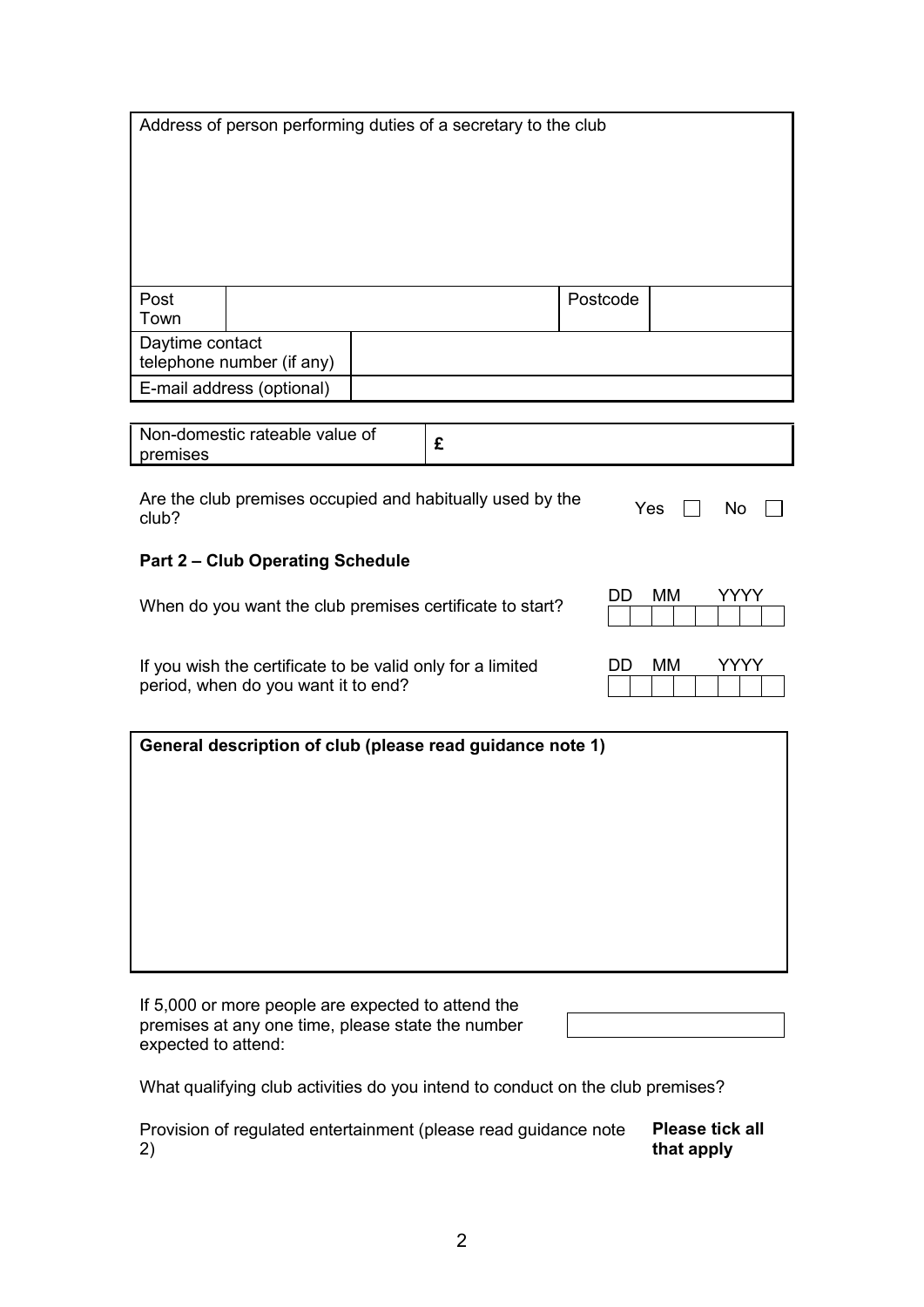| d)                                                                                                                                                                                                       | boxing or wrestling entertainment (if ticking yes, fill in box D)                                                                      |  |  |  |  |
|----------------------------------------------------------------------------------------------------------------------------------------------------------------------------------------------------------|----------------------------------------------------------------------------------------------------------------------------------------|--|--|--|--|
| e)<br>f)                                                                                                                                                                                                 | live music (if ticking yes, fill in box E)<br>recorded music (if ticking yes, fill in box F)                                           |  |  |  |  |
| g)                                                                                                                                                                                                       | performances of dance (if ticking yes, fill in box G)                                                                                  |  |  |  |  |
| h)                                                                                                                                                                                                       | anything of a similar description to that falling within $(e)$ , $(f)$ or $(g)$ (if ticking<br>yes, fill in box H)                     |  |  |  |  |
|                                                                                                                                                                                                          | The supply of alcohol by or on behalf of a club to, or to the order of, a<br><b>member of the club</b> (if ticking yes, fill in box I) |  |  |  |  |
| The sale by retail of alcohol by or on behalf of a club to a guest of a<br>member of the club for consumption on the premises where the sale takes<br><b>place</b> (if ticking yes, fill in box <b>J</b> |                                                                                                                                        |  |  |  |  |

# **In all cases complete boxes K and L.**

| . . |  |
|-----|--|
|     |  |

| <b>Plays</b><br>Standard days and<br>timings (please read |                  |                   | Will the performance of a play take<br>place indoors or outdoors or both -<br>please tick (please read guidance note 3) | Indoors         |  |
|-----------------------------------------------------------|------------------|-------------------|-------------------------------------------------------------------------------------------------------------------------|-----------------|--|
|                                                           | guidance note 7) |                   |                                                                                                                         | <b>Outdoors</b> |  |
| Day                                                       | <b>Start</b>     | <b>Finis</b><br>h |                                                                                                                         | <b>Both</b>     |  |
| Mon                                                       |                  |                   | Please give further details here (please read guidance<br>note 4)                                                       |                 |  |
| Tue                                                       |                  |                   |                                                                                                                         |                 |  |
| Wed                                                       |                  |                   | State any seasonal variations for performing plays<br>(please read guidance note 5)                                     |                 |  |
| Thur                                                      |                  |                   |                                                                                                                         |                 |  |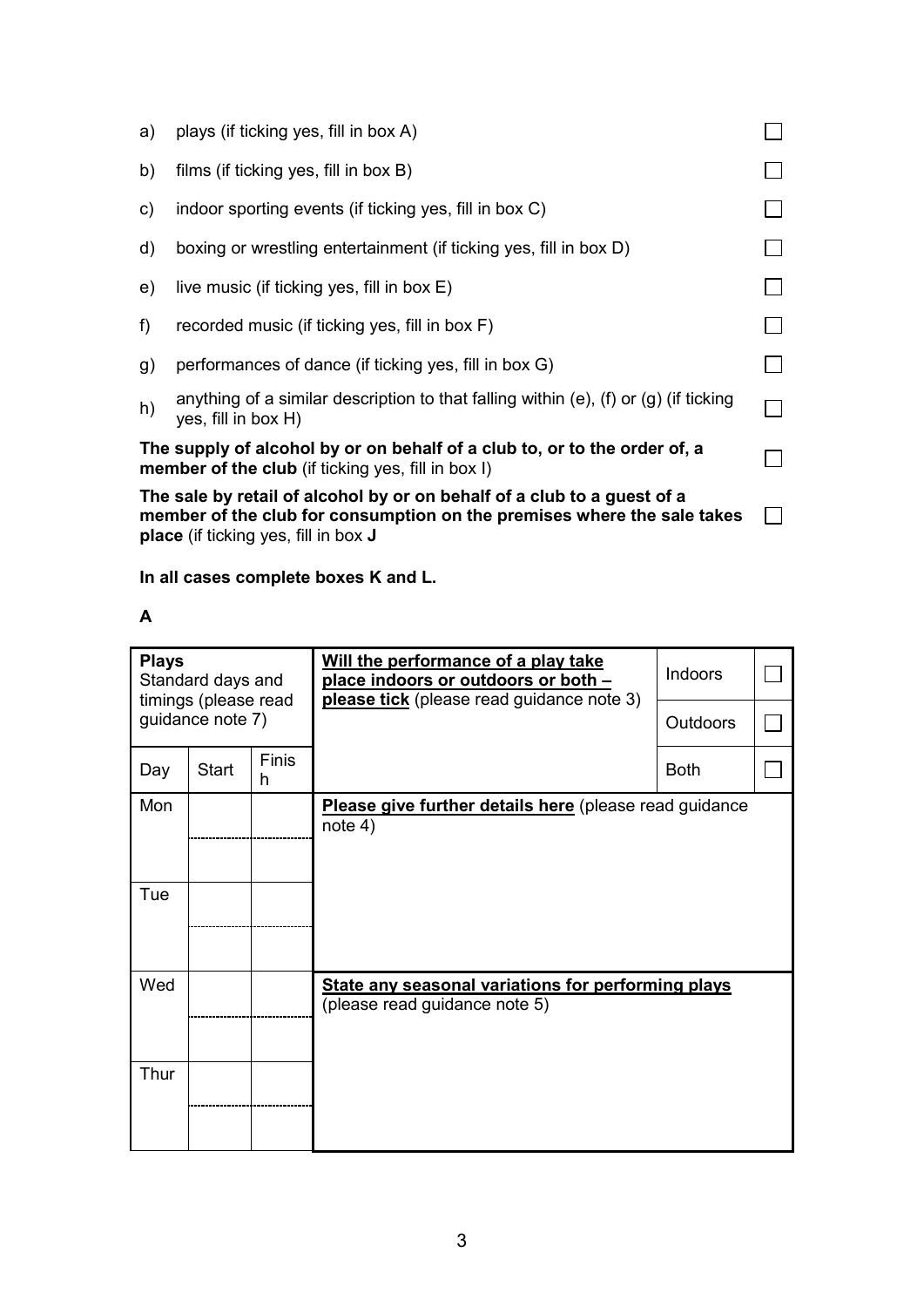| Fri |  | Non standard timings. Where the club intends to use<br>the premises for the performance of a play at different<br>times from those listed in the column on the left, please<br>list (please read guidance note 6) |
|-----|--|-------------------------------------------------------------------------------------------------------------------------------------------------------------------------------------------------------------------|
| Sat |  |                                                                                                                                                                                                                   |
| Sun |  |                                                                                                                                                                                                                   |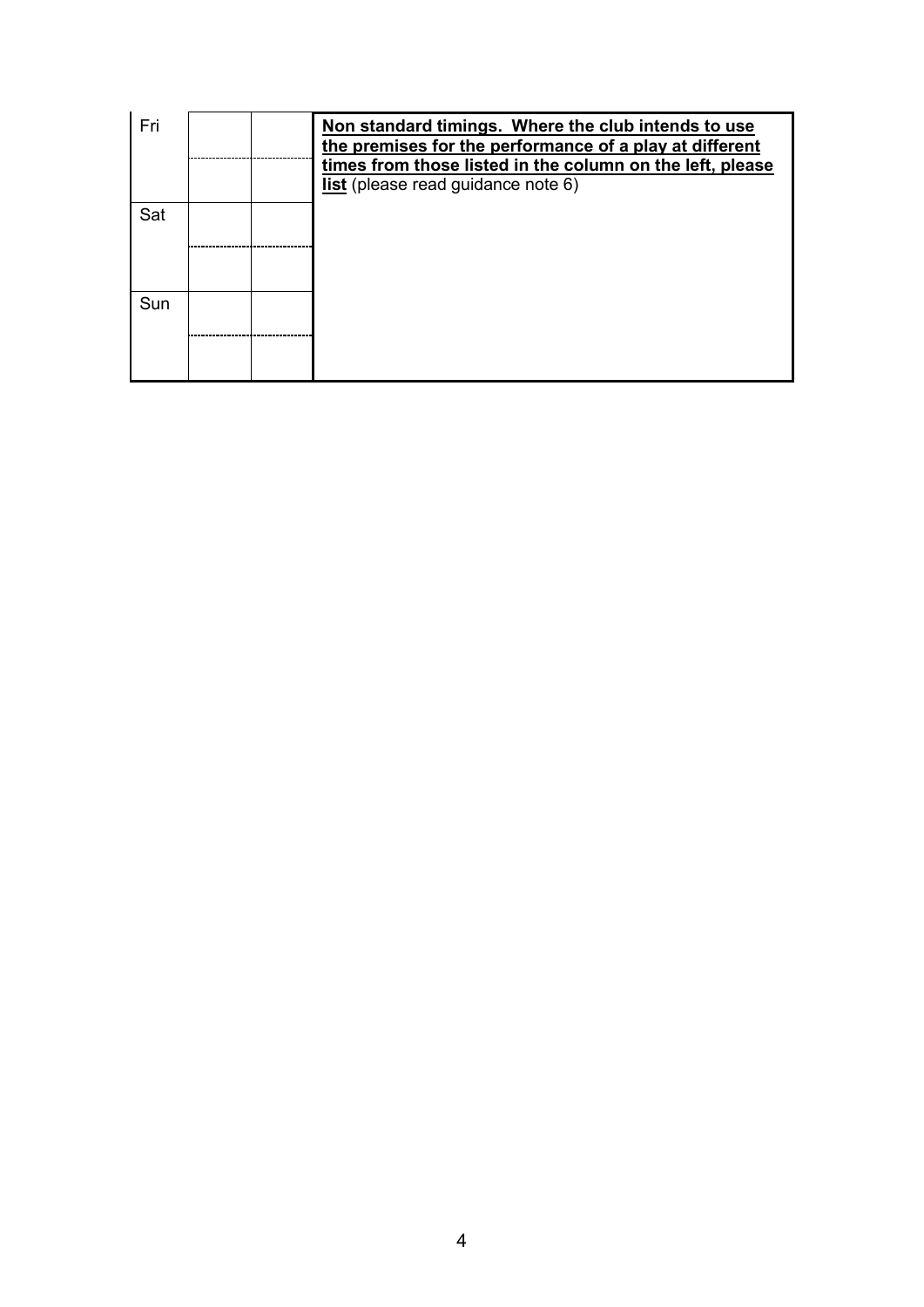**B** 

| <b>Films</b><br>Standard days and<br>timings (please read |                  |                   | Will the exhibition of films take place<br>indoors or outdoors or both - please<br>tick (please read guidance note 3)                                                                                          | Indoors         |  |
|-----------------------------------------------------------|------------------|-------------------|----------------------------------------------------------------------------------------------------------------------------------------------------------------------------------------------------------------|-----------------|--|
|                                                           | quidance note 7) |                   |                                                                                                                                                                                                                | <b>Outdoors</b> |  |
| Day                                                       | <b>Start</b>     | <b>Finis</b><br>h |                                                                                                                                                                                                                | <b>Both</b>     |  |
| Mon                                                       |                  |                   | Please give further details here (please read guidance<br>note 4)                                                                                                                                              |                 |  |
| Tue                                                       |                  |                   |                                                                                                                                                                                                                |                 |  |
| Wed                                                       |                  |                   | State any seasonal variations for the exhibition of film<br>(please read guidance note 5)                                                                                                                      |                 |  |
| Thur                                                      |                  |                   |                                                                                                                                                                                                                |                 |  |
| Fri                                                       |                  |                   | Non standard timings. Where the club intends to use<br>the premises for the exhibition of film at different times<br>from those listed in the column on the left, please list<br>(please read guidance note 6) |                 |  |
| Sat                                                       |                  |                   |                                                                                                                                                                                                                |                 |  |
| Sun                                                       |                  |                   |                                                                                                                                                                                                                |                 |  |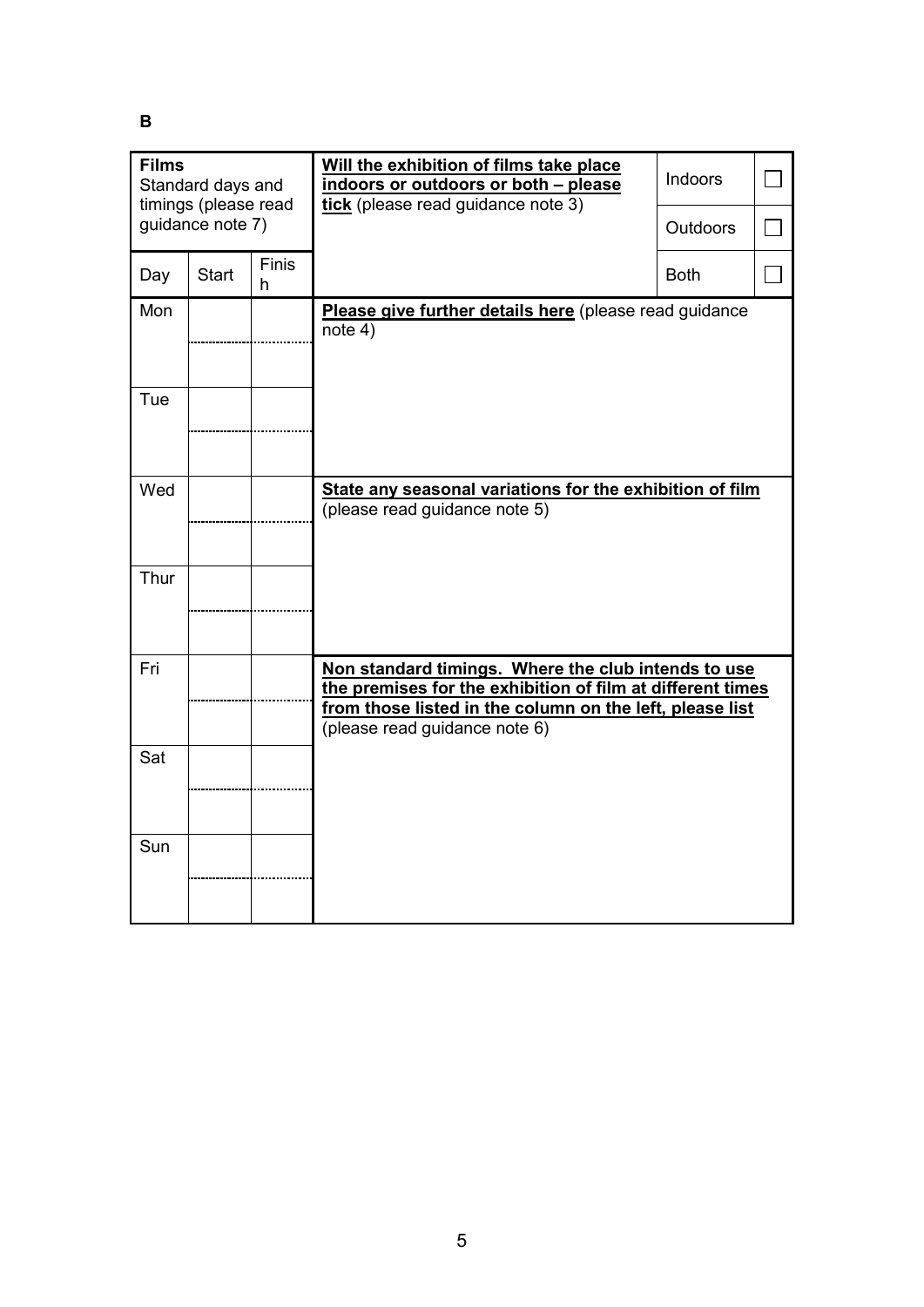C

| <b>Indoor sporting</b><br>events<br>Standard days and<br>timings (please read<br>guidance note 7) |              |            | Please give further details here (please read guidance<br>note 4)                                                                                                                                                     |
|---------------------------------------------------------------------------------------------------|--------------|------------|-----------------------------------------------------------------------------------------------------------------------------------------------------------------------------------------------------------------------|
| Day                                                                                               | <b>Start</b> | Finis<br>h |                                                                                                                                                                                                                       |
| Mon                                                                                               |              |            |                                                                                                                                                                                                                       |
| Tue                                                                                               |              |            | State any seasonal variations for indoor sporting events<br>(please read guidance note 5)                                                                                                                             |
| Wed                                                                                               |              |            |                                                                                                                                                                                                                       |
| Thur                                                                                              |              |            | Non-standard timings. Where the club intends to use<br>the premises for indoor sporting events at different<br>times from those listed in the column on the left, please<br><b>list</b> (please read guidance note 6) |
| Fri                                                                                               |              |            |                                                                                                                                                                                                                       |
| Sat                                                                                               |              |            |                                                                                                                                                                                                                       |
| Sun                                                                                               |              |            |                                                                                                                                                                                                                       |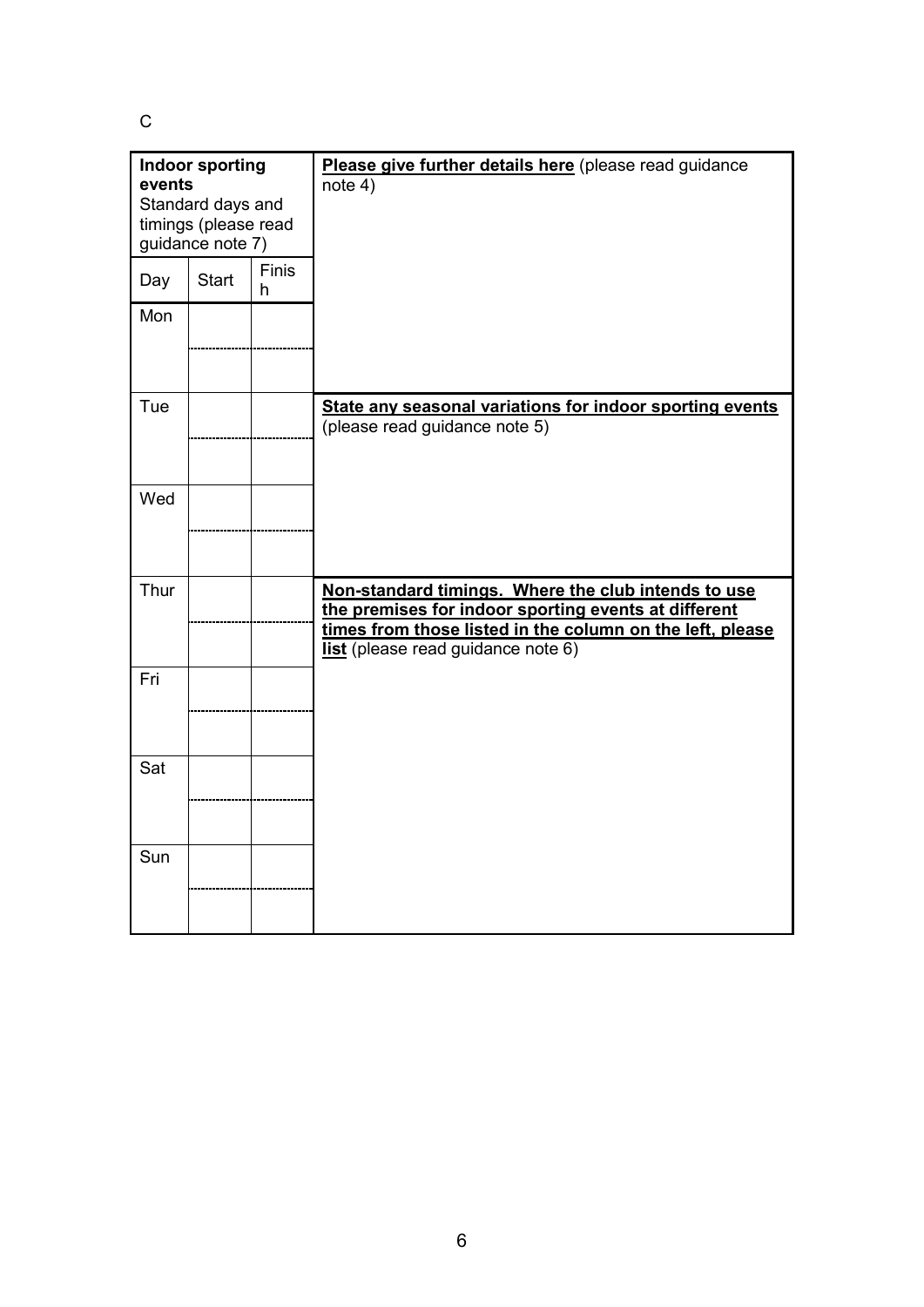**D** 

| <b>Boxing or wrestling</b><br>entertainments<br>Standard days and<br>timings (please read |                  |                   | Will the boxing or wrestling<br>entertainment take place indoors or<br>outdoors or both - please tick (please<br>read guidance note 3)                                                                                        | <b>Indoors</b><br><b>Outdoors</b> |  |
|-------------------------------------------------------------------------------------------|------------------|-------------------|-------------------------------------------------------------------------------------------------------------------------------------------------------------------------------------------------------------------------------|-----------------------------------|--|
|                                                                                           | guidance note 7) |                   |                                                                                                                                                                                                                               |                                   |  |
| Day                                                                                       | <b>Start</b>     | <b>Finis</b><br>h |                                                                                                                                                                                                                               | <b>Both</b>                       |  |
| Mon                                                                                       |                  |                   | Please give further details here (please read guidance<br>note 4)                                                                                                                                                             |                                   |  |
| Tue                                                                                       |                  |                   |                                                                                                                                                                                                                               |                                   |  |
| Wed                                                                                       |                  |                   | State any seasonal variations for boxing or wrestling<br>entertainment (please read guidance note 5)                                                                                                                          |                                   |  |
| Thur                                                                                      |                  |                   |                                                                                                                                                                                                                               |                                   |  |
| Fri                                                                                       |                  |                   | Non-standard timings. Where the club intends to use<br>the premises for the boxing or wrestling entertainment<br>at different times from those listed in the column on the<br>left, please list (please read guidance note 6) |                                   |  |
| Sat                                                                                       |                  |                   |                                                                                                                                                                                                                               |                                   |  |
| Sun                                                                                       |                  |                   |                                                                                                                                                                                                                               |                                   |  |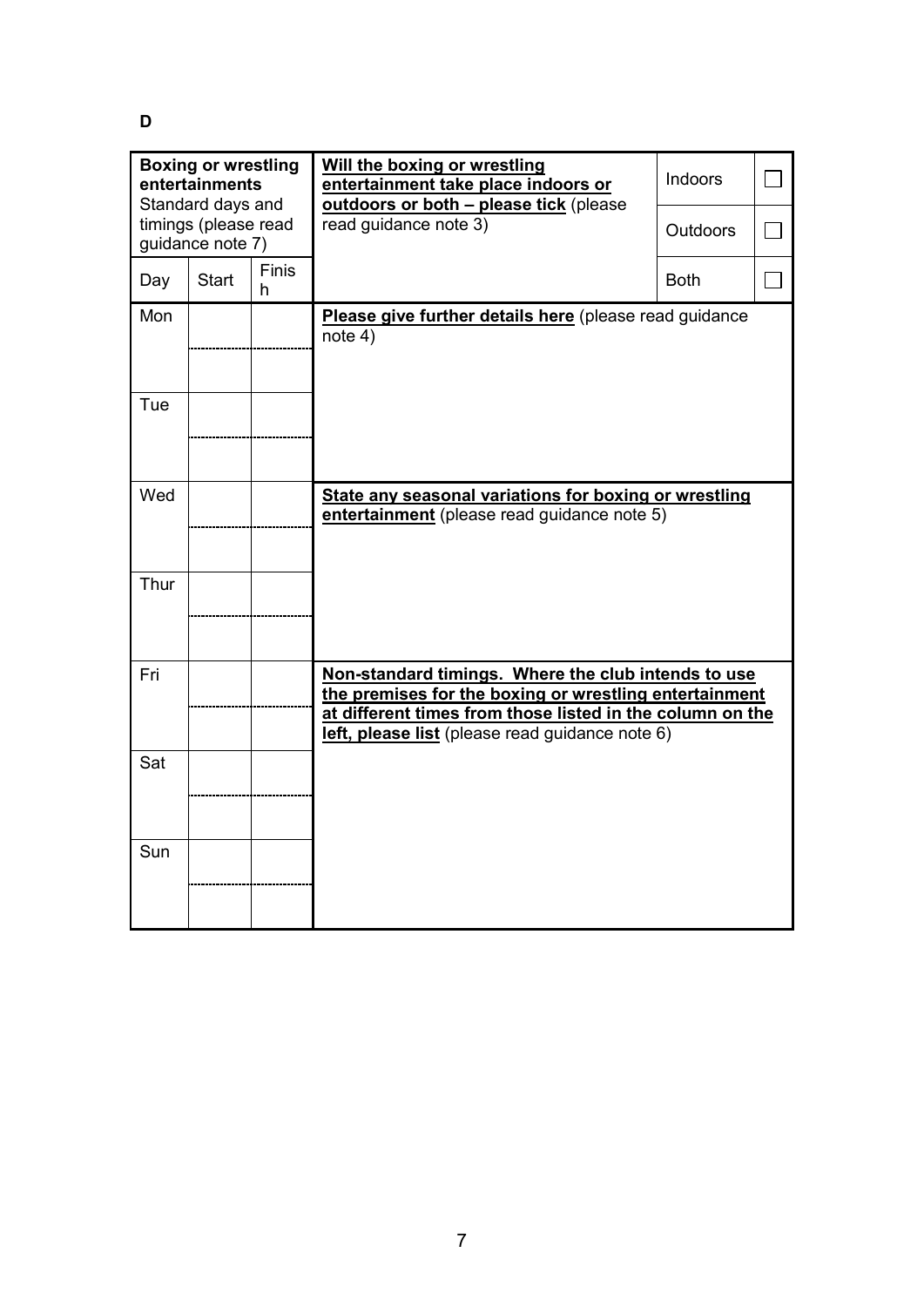**E** 

| Live music<br>Standard days and<br>timings (please read |              |                   | Will the performance of live music take<br>place indoors or outdoors or both -<br>please tick (please read guidance note 3)                                                                                           | <b>Indoors</b>  |  |
|---------------------------------------------------------|--------------|-------------------|-----------------------------------------------------------------------------------------------------------------------------------------------------------------------------------------------------------------------|-----------------|--|
| guidance note 7)                                        |              |                   |                                                                                                                                                                                                                       | <b>Outdoors</b> |  |
| Day                                                     | <b>Start</b> | <b>Finis</b><br>h |                                                                                                                                                                                                                       | <b>Both</b>     |  |
| Mon                                                     |              |                   | Please give further details here (please read guidance<br>note 4)                                                                                                                                                     |                 |  |
| Tue                                                     |              |                   |                                                                                                                                                                                                                       |                 |  |
| Wed                                                     |              |                   | State any seasonal variations for the performance of live<br>music (please read guidance note 5)                                                                                                                      |                 |  |
| Thur                                                    |              |                   |                                                                                                                                                                                                                       |                 |  |
| Fri                                                     |              |                   | Non-standard timings. Where the club intends to use<br>the premises for the performance of live music at<br>different times from those listed in the column on the<br>left, please list (please read guidance note 6) |                 |  |
| Sat                                                     |              |                   |                                                                                                                                                                                                                       |                 |  |
| Sun                                                     |              |                   |                                                                                                                                                                                                                       |                 |  |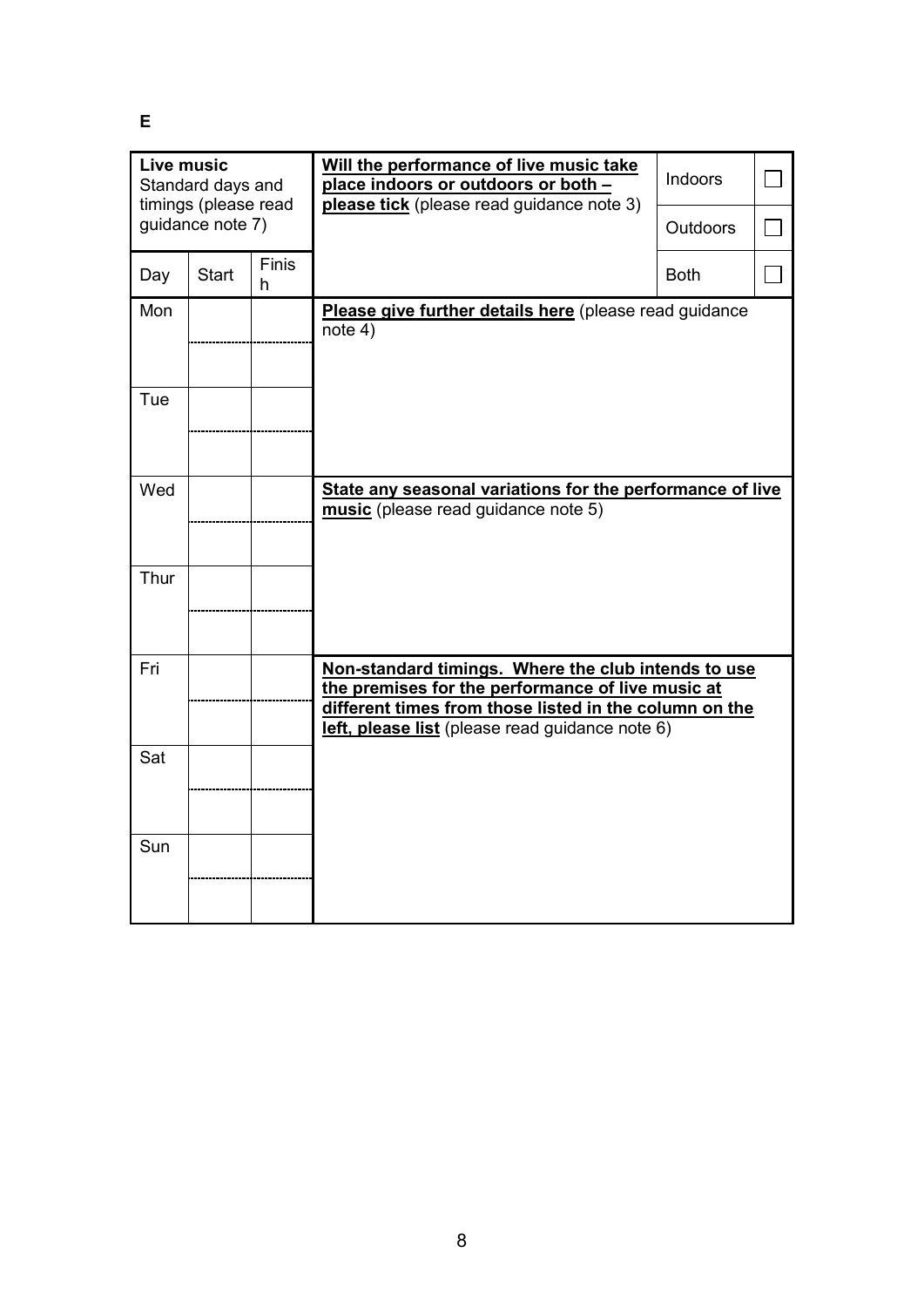**F** 

| <b>Recorded music</b><br>Standard days and<br>timings (please read |              |                   | Will the playing of recorded music take<br>place indoors or outdoors or both -<br>please tick (please read guidance note 3)                                                                                           | <b>Indoors</b>  |  |
|--------------------------------------------------------------------|--------------|-------------------|-----------------------------------------------------------------------------------------------------------------------------------------------------------------------------------------------------------------------|-----------------|--|
| guidance note 7)                                                   |              |                   |                                                                                                                                                                                                                       | <b>Outdoors</b> |  |
| Day                                                                | <b>Start</b> | <b>Finis</b><br>h |                                                                                                                                                                                                                       | <b>Both</b>     |  |
| Mon                                                                |              |                   | Please give further details here (please read guidance<br>note 4)                                                                                                                                                     |                 |  |
| Tue                                                                |              |                   |                                                                                                                                                                                                                       |                 |  |
| Wed                                                                |              |                   | State any seasonal variations for the playing of recorded<br>music (please read guidance note 5)                                                                                                                      |                 |  |
| Thur                                                               |              |                   |                                                                                                                                                                                                                       |                 |  |
| Fri                                                                |              |                   | Non-standard timings. Where the club intends to use<br>the premises for the playing of recorded music at<br>different times from those listed in the column on the<br>left, please list (please read guidance note 6) |                 |  |
| Sat                                                                |              |                   |                                                                                                                                                                                                                       |                 |  |
| Sun                                                                |              |                   |                                                                                                                                                                                                                       |                 |  |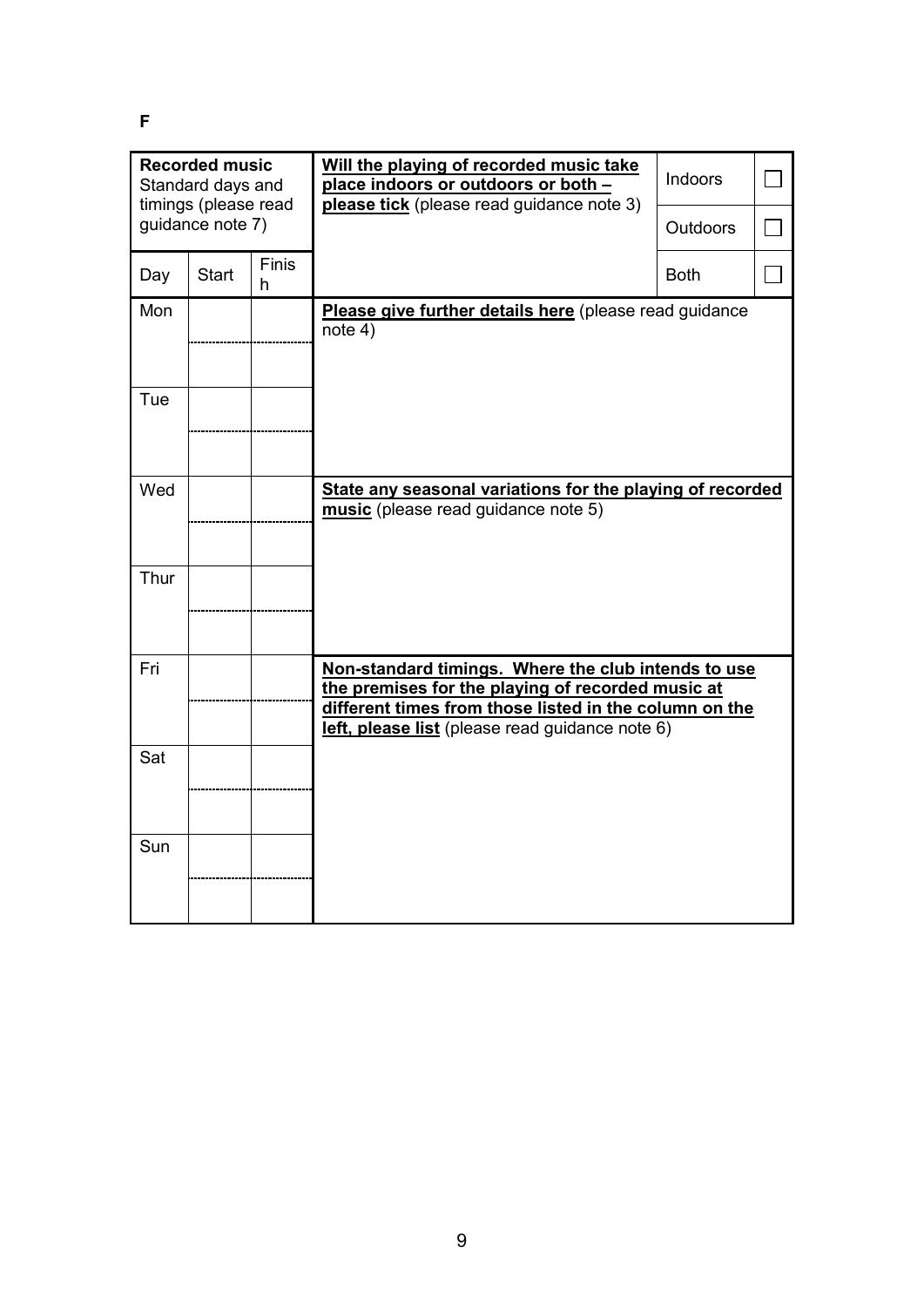**G** 

| <b>Performances of</b><br>dance<br>Standard days and |              |                   | Will the performance of dance take<br>place indoors or outdoors or both -<br>please tick (please read guidance note 3)                                                                                           | Indoors         |  |
|------------------------------------------------------|--------------|-------------------|------------------------------------------------------------------------------------------------------------------------------------------------------------------------------------------------------------------|-----------------|--|
| timings (please read<br>guidance note 7)             |              |                   |                                                                                                                                                                                                                  | <b>Outdoors</b> |  |
| Day                                                  | <b>Start</b> | <b>Finis</b><br>h |                                                                                                                                                                                                                  | <b>Both</b>     |  |
| Mon                                                  |              |                   | Please give further details here (please read guidance<br>note 4)                                                                                                                                                |                 |  |
| Tue                                                  |              |                   |                                                                                                                                                                                                                  |                 |  |
| Wed                                                  |              |                   | State any seasonal variations for the performance of<br>dance (please read guidance note 5)                                                                                                                      |                 |  |
| Thur                                                 |              |                   |                                                                                                                                                                                                                  |                 |  |
| Fri                                                  |              |                   | Non-standard timings. Where the club intends to use<br>the premises for the performance of dance at different<br>times from those listed in the column on the left, please<br>list (please read guidance note 6) |                 |  |
| Sat                                                  |              |                   |                                                                                                                                                                                                                  |                 |  |
| Sun                                                  |              |                   |                                                                                                                                                                                                                  |                 |  |
|                                                      |              |                   |                                                                                                                                                                                                                  |                 |  |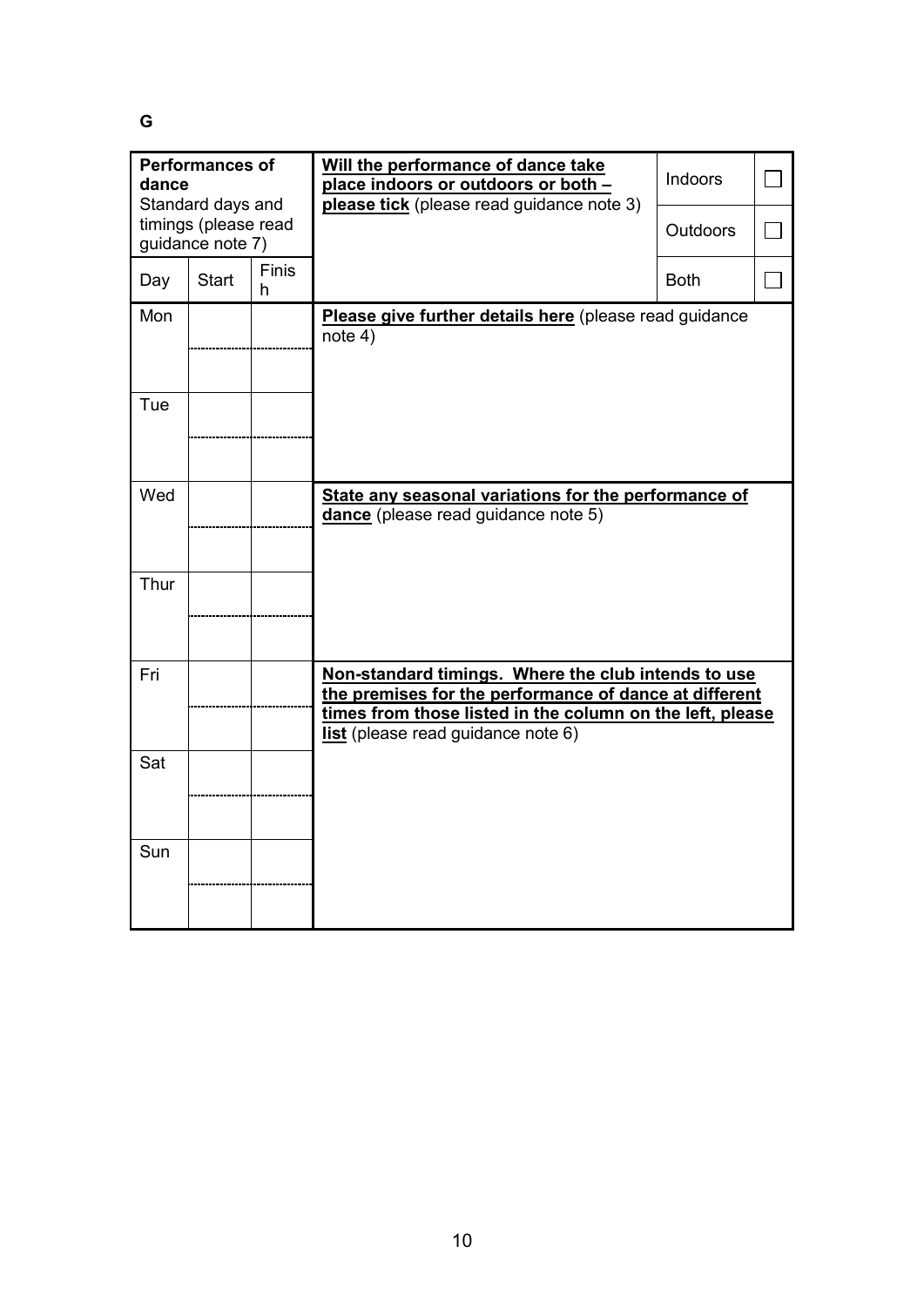**H** 

| Anything of a<br>similar description<br>to that falling within<br>$(e)$ , $(f)$ or $(g)$<br>Standard days and<br>timings (please read<br>guidance note 7) |              |                   | Please give a description of the type of entertainment that<br>the club will be providing                                                                                                                  |                 |  |
|-----------------------------------------------------------------------------------------------------------------------------------------------------------|--------------|-------------------|------------------------------------------------------------------------------------------------------------------------------------------------------------------------------------------------------------|-----------------|--|
| Day                                                                                                                                                       | <b>Start</b> | <b>Finis</b><br>h | Will this entertainment take place<br>indoors or outdoors or both - please                                                                                                                                 | Indoors         |  |
| Mon                                                                                                                                                       |              |                   | tick (please read guidance note 3)                                                                                                                                                                         | <b>Outdoors</b> |  |
|                                                                                                                                                           |              |                   |                                                                                                                                                                                                            | <b>Both</b>     |  |
| Tue                                                                                                                                                       |              |                   | Please give further details here (please read guidance<br>note 4)                                                                                                                                          |                 |  |
| Wed                                                                                                                                                       |              |                   |                                                                                                                                                                                                            |                 |  |
| Thur                                                                                                                                                      |              |                   | <b>State any seasonal variations for this entertainment</b><br>(please read guidance note 5)                                                                                                               |                 |  |
| Fri                                                                                                                                                       |              |                   |                                                                                                                                                                                                            |                 |  |
| Sat                                                                                                                                                       |              |                   | Non-standard timings. Where the club intends to use<br>the premises for this entertainment at different times<br>from those listed in the column on the left, please list<br>(please read guidance note 6) |                 |  |
| Sun                                                                                                                                                       |              |                   |                                                                                                                                                                                                            |                 |  |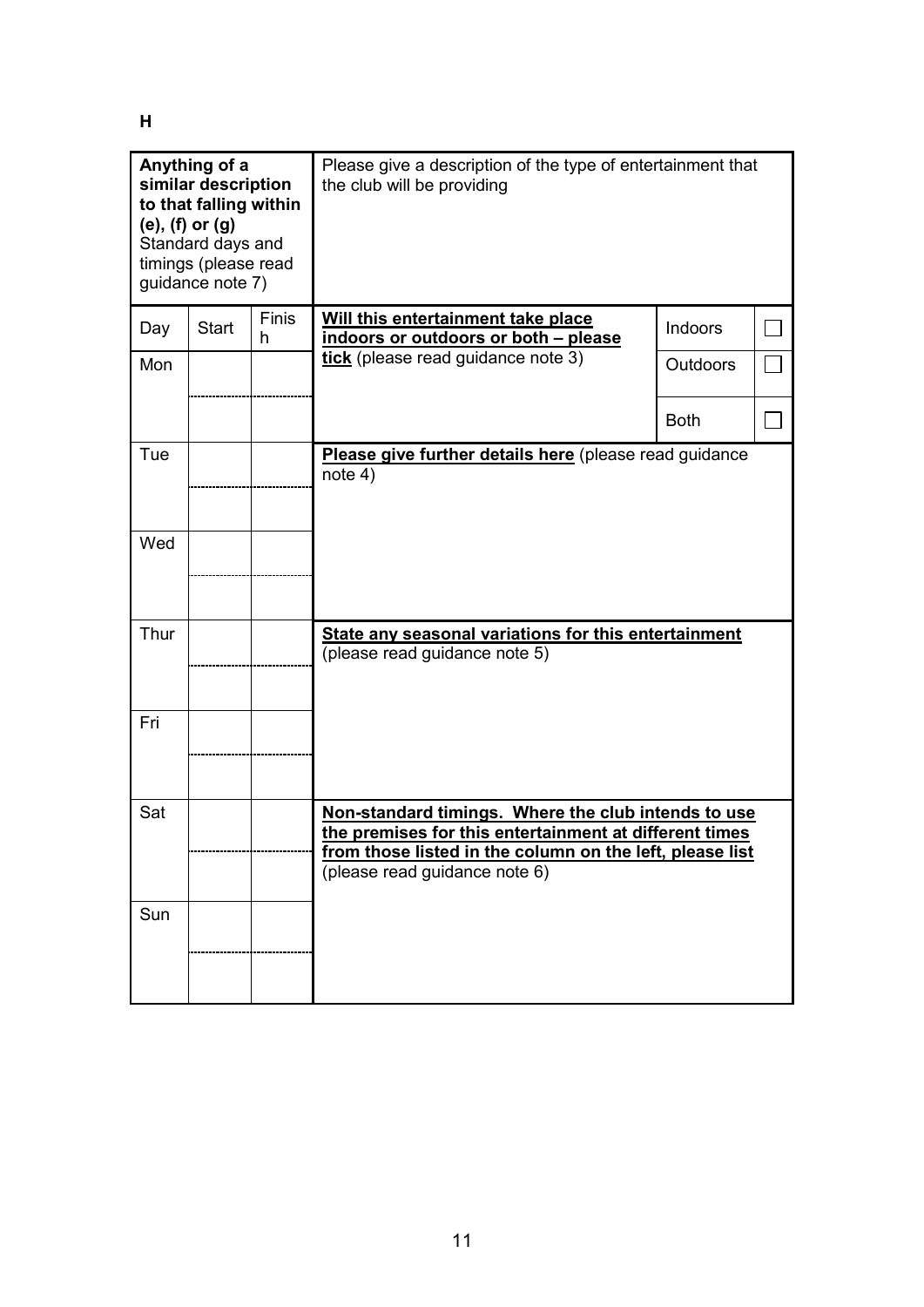**I** 

| <b>Supply of alcohol</b><br>Standard days and<br>timings (please read<br>guidance note 7) |       |            | Will the supply of alcohol be for<br>consumption -please tick (please read<br>guidance note 8)                                                                                                                | On the<br>premises<br>Off the<br>premises |  |
|-------------------------------------------------------------------------------------------|-------|------------|---------------------------------------------------------------------------------------------------------------------------------------------------------------------------------------------------------------|-------------------------------------------|--|
| Day                                                                                       | Start | Finis<br>h |                                                                                                                                                                                                               | <b>Both</b>                               |  |
| Mon                                                                                       |       |            | State any seasonal variations (please read guidance note<br>5)                                                                                                                                                |                                           |  |
| Tue                                                                                       |       |            |                                                                                                                                                                                                               |                                           |  |
| Wed                                                                                       |       |            |                                                                                                                                                                                                               |                                           |  |
| Thur                                                                                      |       |            | Non-standard timings. Where the club intends to use<br>the premises for the supply of alcohol at different times<br>from those listed in the column on the left, please list<br>(please read guidance note 6) |                                           |  |
| Fri                                                                                       |       |            |                                                                                                                                                                                                               |                                           |  |
| Sat                                                                                       |       |            |                                                                                                                                                                                                               |                                           |  |
| Sun                                                                                       |       |            |                                                                                                                                                                                                               |                                           |  |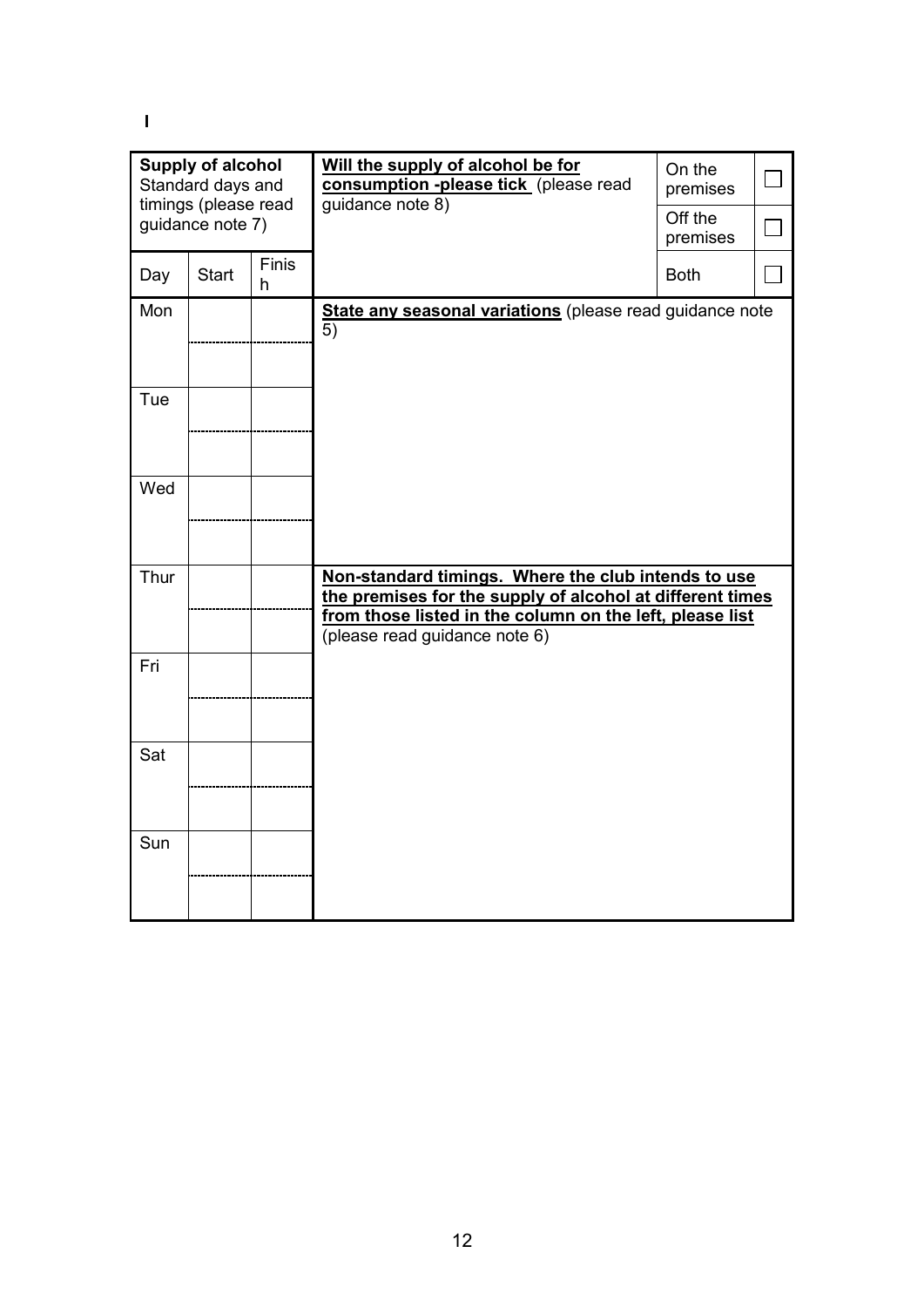**J** 

| <b>Hours club</b><br>premises are open<br>to the members and<br>guests<br>Standard days and<br>timings (please read<br>guidance note 7) |              |                   | State any seasonal variations (please read guidance note<br>5)                                                                                       |
|-----------------------------------------------------------------------------------------------------------------------------------------|--------------|-------------------|------------------------------------------------------------------------------------------------------------------------------------------------------|
| Day                                                                                                                                     | <b>Start</b> | <b>Finis</b><br>h |                                                                                                                                                      |
| Mon                                                                                                                                     |              |                   |                                                                                                                                                      |
| Tue                                                                                                                                     |              |                   |                                                                                                                                                      |
| Wed                                                                                                                                     |              |                   | Non standard timings. Where you intend the premises                                                                                                  |
| Thur                                                                                                                                    |              |                   | to be open to the members and guests at different times<br>from those listed in the column on the left, please list<br>(please read guidance note 6) |
| Fri                                                                                                                                     |              |                   |                                                                                                                                                      |
| Sat                                                                                                                                     |              |                   |                                                                                                                                                      |
| Sun                                                                                                                                     |              |                   |                                                                                                                                                      |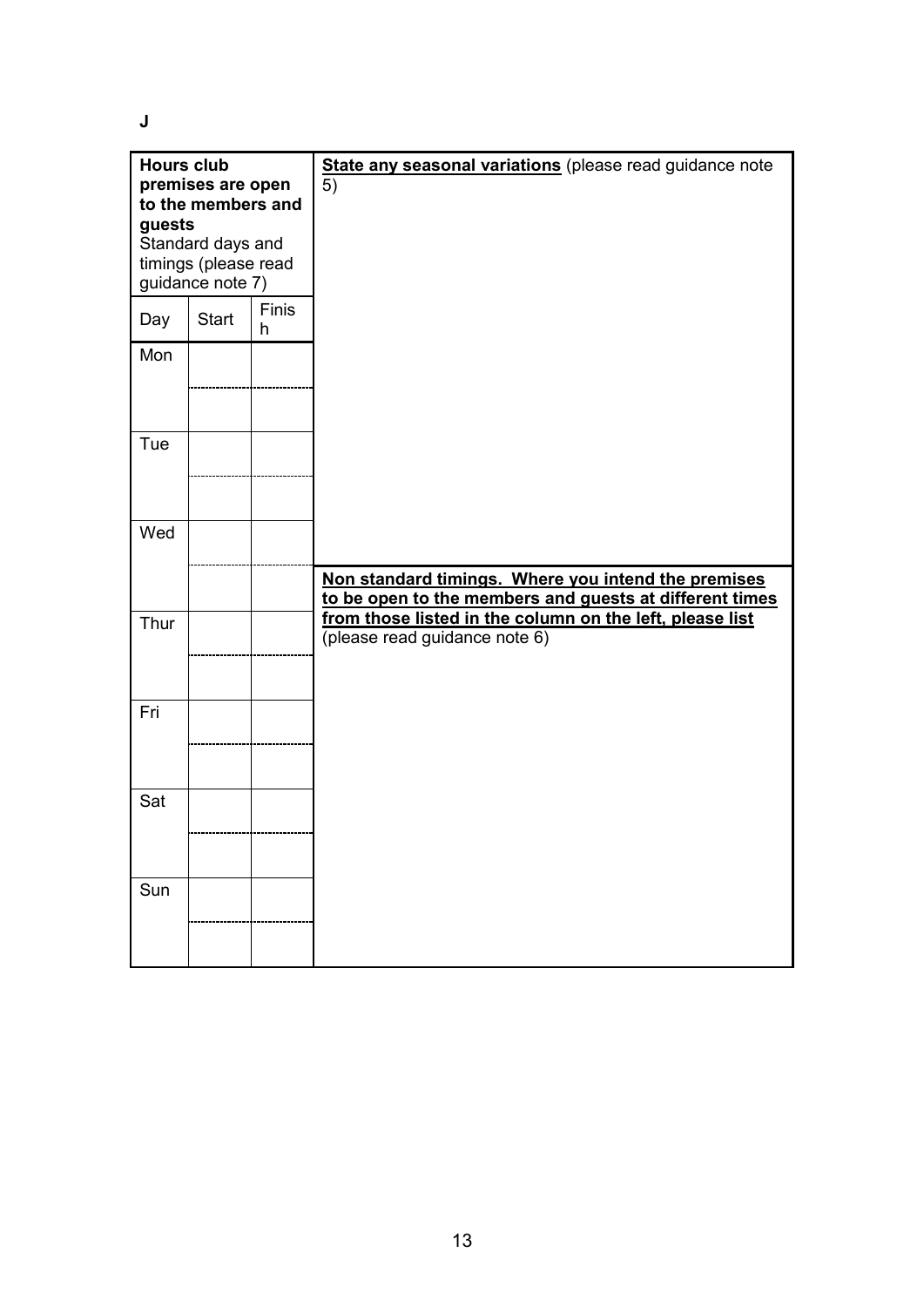**Please highlight any adult entertainment or services, activities, or other entertainment or matters ancillary to the use of the club premises that may give rise to concern in respect of children** (please read guidance note 9).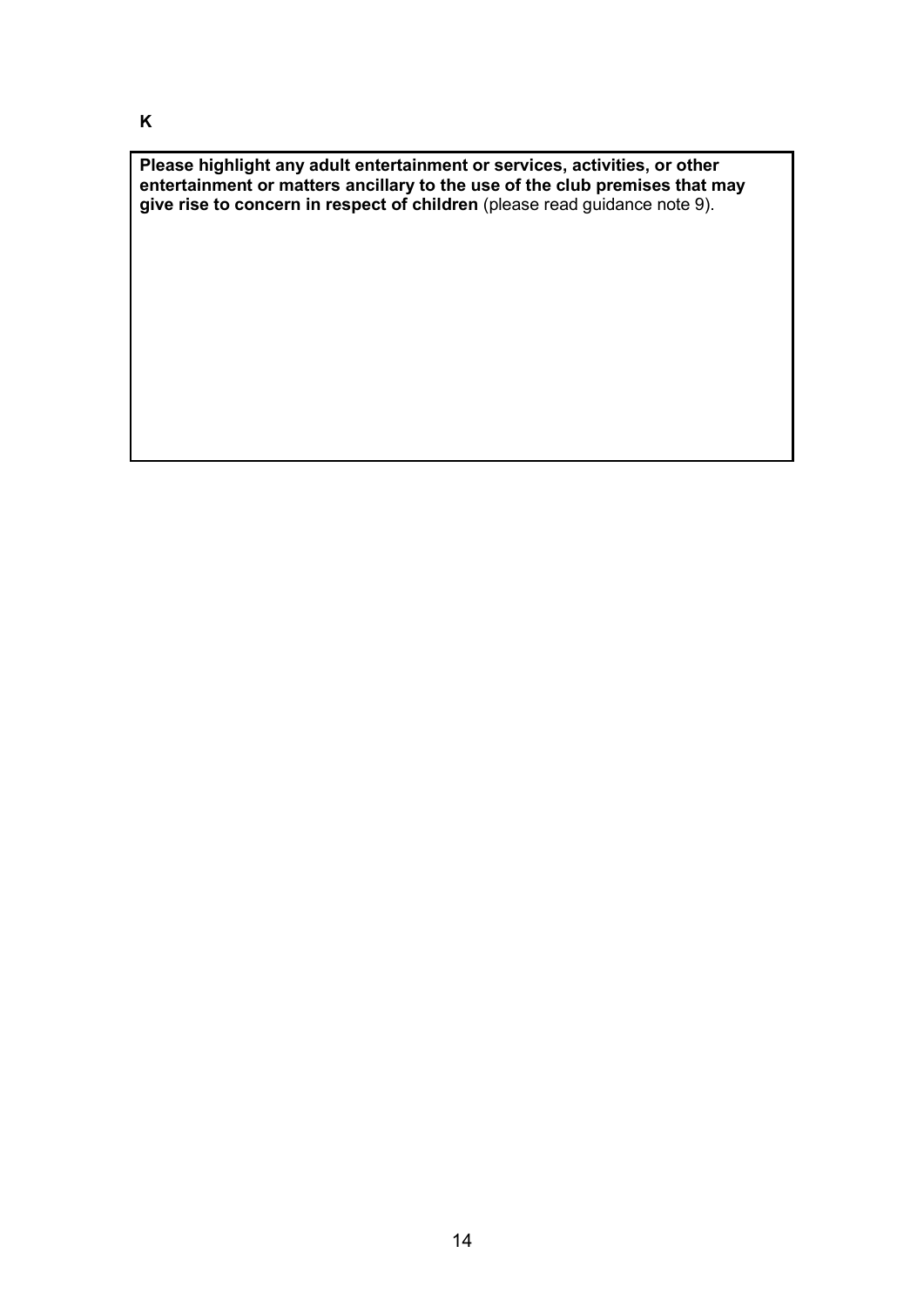**L** 

**Describe the steps you intend to take to promote the four licensing objectives:**

**a) General – all four licensing objectives (b,c,d,e)** (please read guidance note 10)

**b) The prevention of crime and disorder** 

**c) Public safety** 

**d) The prevention of public nuisance** 

**e) The protection of children from harm**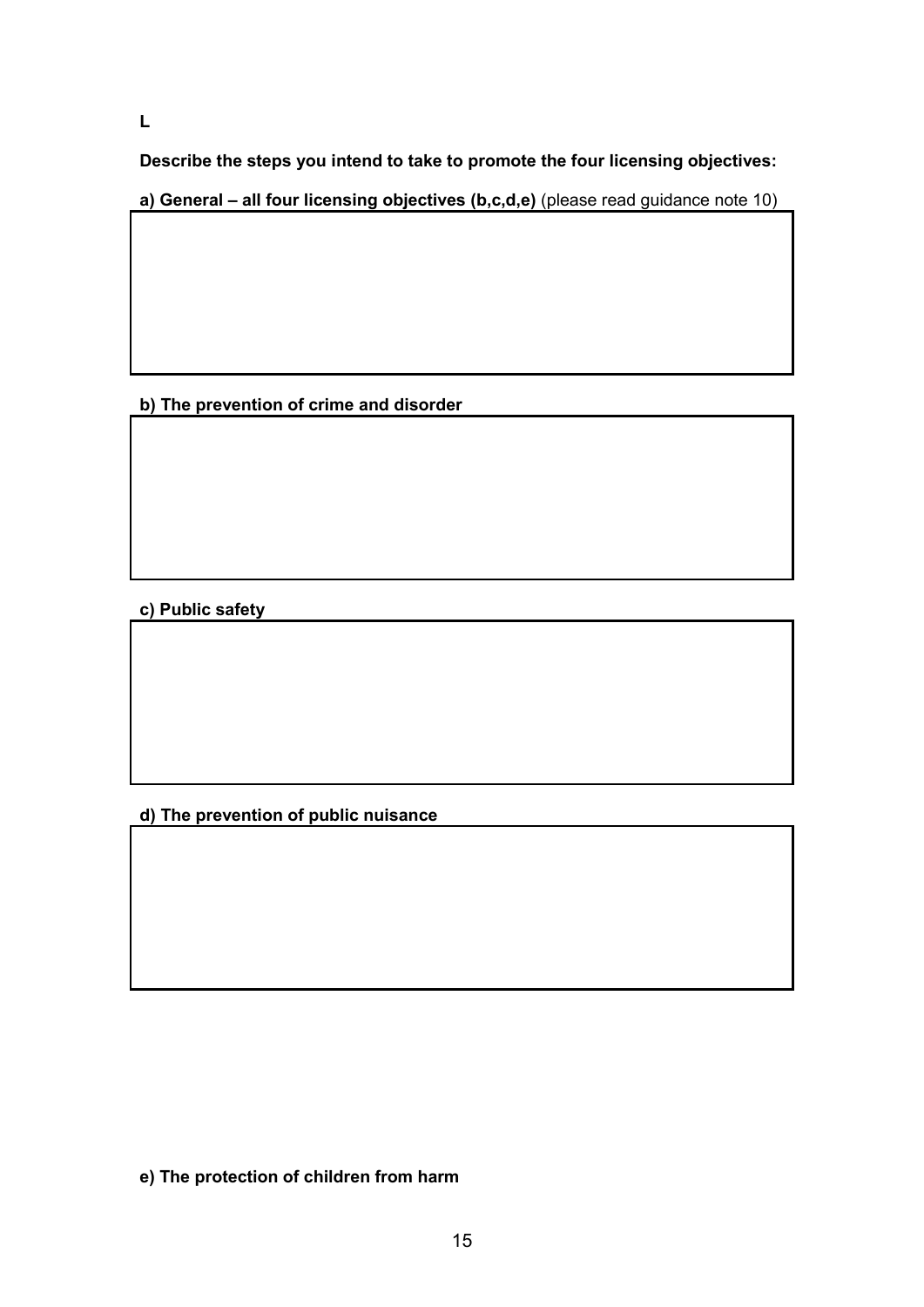# **Checklist:**

## **Please tick to indicate agreement**

|           | I have made or enclosed payment of the fee.                                                          |  |
|-----------|------------------------------------------------------------------------------------------------------|--|
| $\bullet$ | I have enclosed the plan of the premises.                                                            |  |
| $\bullet$ | I have sent copies of this application and plan to the responsible<br>authorities.                   |  |
| $\bullet$ | I have completed and enclosed the club declaration and enclose a copy of<br>the club rules.          |  |
|           | I understand that I must now advertise my application.                                               |  |
|           | I understand that if I do not comply with the above requirements my<br>application will be rejected. |  |

### **IT IS AN OFFENCE, UNDER SECTION 158 OF THE LICENSING ACT 2003, TO MAKE A FALSE STATEMENT IN OR IN CONNECTION WITH THIS APPLICATION. THOSE WHO MAKE A FALSE STATEMENT MAY BE LIABLE ON SUMMARY CONVICTION TO A FINE OF ANY AMOUNT.**

# Part 3 – Signatures **(please read guidance note 11)**

**I**

 *(Insert full name)* **make this application on behalf of the club and have authority to bind the club**

| Signature |  |
|-----------|--|
| Date      |  |
| Capacity  |  |

| note $12$ )                                                                            |  | Address for correspondence associated with this application (please read guidance |  |  |  |
|----------------------------------------------------------------------------------------|--|-----------------------------------------------------------------------------------|--|--|--|
| Post town                                                                              |  | Post code                                                                         |  |  |  |
| Telephone number (if any)                                                              |  |                                                                                   |  |  |  |
| If you would prefer us to correspond with you by e-mail your e-mail address (optional) |  |                                                                                   |  |  |  |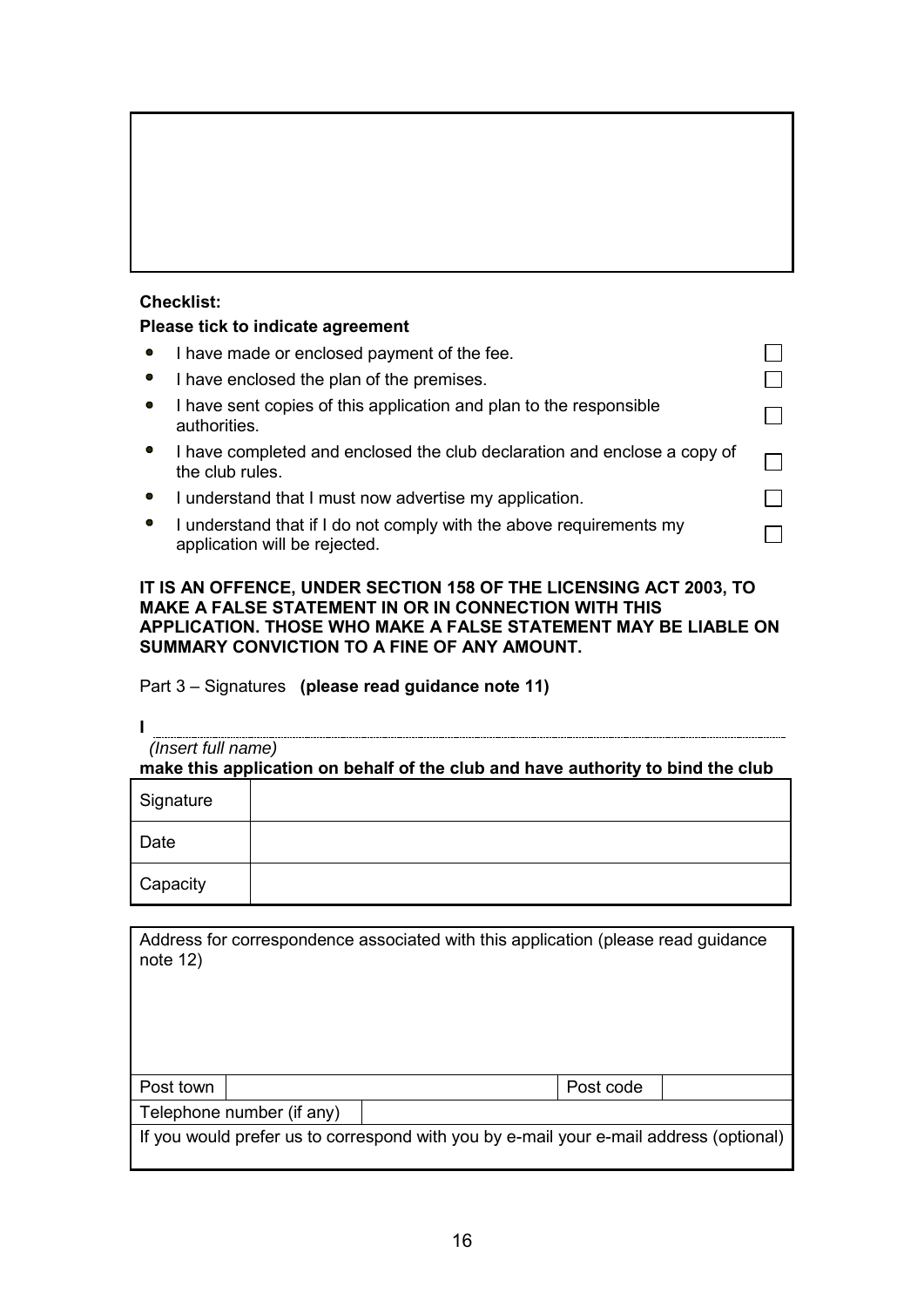## **Notes for Guidance**

- 1. Describe the premises, for example the type of premises, its general situation and layout and any other information which could be relevant to the licensing objectives. Where your application includes off-supplies of alcohol and you intend to provide a place for consumption of these off- supplies you must include a description of where the place will be and its proximity to the premises.
	- 2. In terms of specific regulated entertainments please note that:
		- Plays: no licence is required for performances between 08.00 and 23.00 on any day, provided that the audience does not exceed 500.
		- Films: no licence is required for 'not-for-profit' film exhibition held in community premises between 08.00 and 23.00 on any day provided that the audience does not exceed 500 and the organiser (a) gets consent to the screening from a person who is responsible for the premises; and (b) ensures that each such screening abides by age classification ratings.
		- Indoor sporting events: no licence is required for performances between 08.00 and 23.00 on any day, provided that the audience does not exceed 1000.
		- Boxing or Wrestling Entertainment: no licence is required for a contest, exhibition or display of Greco-Roman wrestling, or freestyle wrestling between 08.00 and 23.00 on any day, provided that the audience does not exceed 1000. Combined fighting sports – defined as a contest, exhibition or display which combines boxing or wrestling with one or more martial arts – are licensable as a boxing or wrestling entertainment rather than an indoor sporting event.
		- Live music: no licence permission is required for:
			- o a performance of unamplified live music between 08.00 and 23.00 on any day, on any premises.
			- $\circ$  a performance of amplified live music between 08.00 and 23.00 on any day on premises authorised to sell alcohol for consumption on those premises, provided that the audience does not exceed 500.
			- $\circ$  a performance of amplified live music between 08.00 and 23.00 on any day, in a workplace that is not licensed to sell alcohol on those premises, provided that the audience does not exceed 500.
			- o a performance of amplified live music between 08.00 and 23.00 on any day, in a church hall, village hall, community hall, or other similar community premises, that is not licensed by a premises licence to sell alcohol, provided that (a) the audience does not exceed 500, and (b) the organiser gets consent for the performance from a person who is responsible for the premises.
			- o a performance of amplified live music between 08.00 and 23.00 on any day, at the non-residential premises of (i) a local authority, or (ii) a school, or (iii) a hospital, provided that (a) the audience does not exceed 500, and (b) the organiser gets consent for the performance on the relevant premises from: (i) the local authority concerned, or (ii) the school or (iii) the health care provider for the hospital.
		- Recorded Music: no licence permission is required for:
			- o any playing of recorded music between 08.00 and 23.00 on any day on premises authorised to sell alcohol for consumption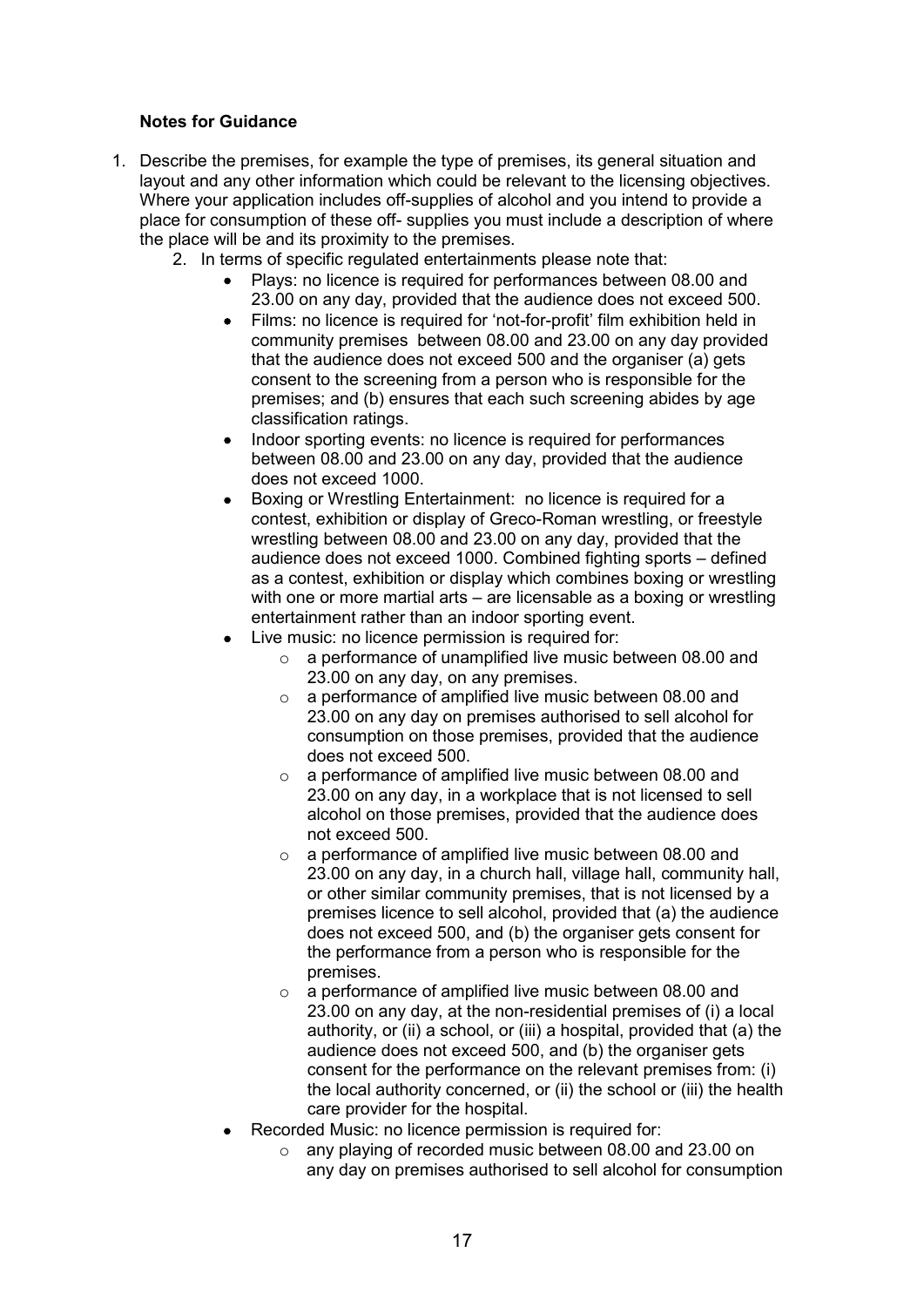on those premises, provided that the audience does not exceed 500.

- o any playing of recorded music between 08.00 and 23.00 on any day, in a church hall, village hall, community hall, or other similar community premises, that is not licensed by a premises licence to sell alcohol, provided that (a) the audience does not exceed 500, and (b) the organiser gets consent for the performance from a person who is responsible for the premises.
- o any playing of recorded music between 08.00 and 23.00 on any day, at the non-residential premises of (i) a local authority, or (ii) a school, or (iii) a hospital, provided that (a) the audience does not exceed 500, and (b) the organiser gets consent for the performance on the relevant premises from: (i) the local authority concerned, or (ii) the school proprietor or (iii) the health care provider for the hospital.
- Dance: no licence is required for performances between 08.00 and 23.00 on any day, provided that the audience does not exceed 500. However, a performance which amounts to adult entertainment remains licensable.
- Cross activity exemptions: no licence is required between 08.00 and 23.00 on any day, with no limit on audience size for:
	- o any entertainment taking place on the premises of the local authority where the entertainment is provided by or on behalf of the local authority;
	- o any entertainment taking place on the hospital premises of the health care provider where the entertainment is provided by or on behalf of the health care provider;
	- o any entertainment taking place on the premises of the school where the entertainment is provided by or on behalf of the school proprietor; and any entertainment (excluding films and a boxing or wrestling entertainment) taking place at a travelling circus, provided that (a) it takes place within a moveable structure that accommodates the audience, and (b) that the travelling circus

has not been located on the same site for more than 28 consecutive days.

- 3. Where taking place in a building or other structure please tick as appropriate (indoors may include a tent).
- 4. Please state type of activity to be authorised, if not already stated, and give relevant further details, for example (but not exclusively) whether or not music will be amplified or unamplified.
- 5. For example (but not exclusively) where the activity will occur on additional days during the summer months.
- 6. For example (but not exclusively), where you wish the activity to go on longer on a particular day e.g. Christmas Eve.
- 7. Please give timings in 24 hour clock (e.g. 16.00) and only give details for the days of the week when you intend the premises to be used for the activity.
- 8. If the club wishes members and their guests to be able to consume alcohol on the premises please tick 'on the premises'. If the club wishes people to be able to purchase alcohol to consume away from the premises please tick 'off the premises'. If the club wishes people to be able to do both please tick 'both'.
- 9. Please give information about anything intended to occur at the premises or ancillary to the use of the premises which may give rise to concern in respect of children,